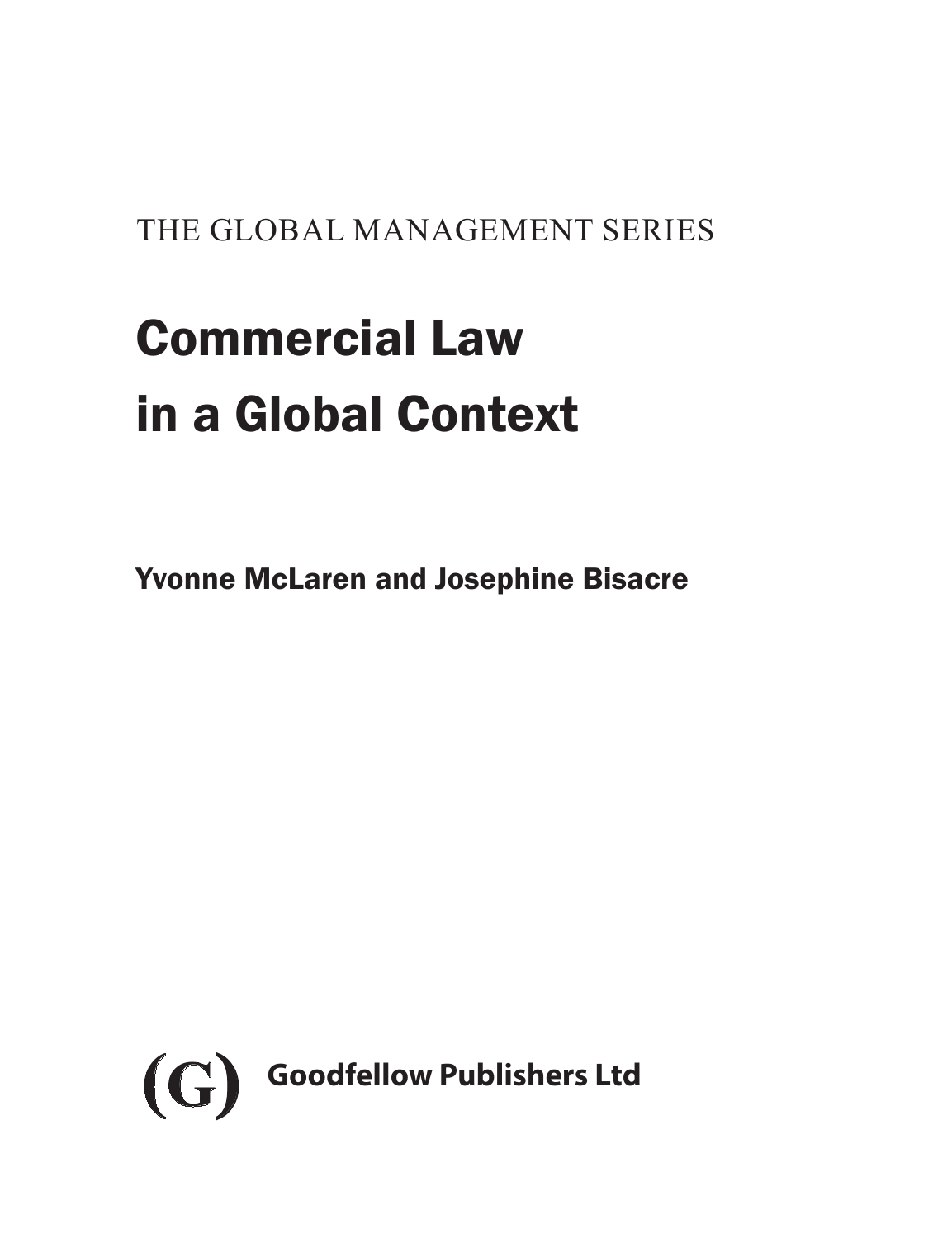Published by Goodfellow Publishers Limited, **(G)** Published by Goodfellow Publishers Limited,<br>26 Home Close, Wolvercote, Oxford OX2 8PS http://www.goodfellowpublishers.com

British Library Cataloguing in Publication Data: a catalogue record for this title is available from the British Library. Library of Congress Catalog Card Number: on file.

ISBN: 978-1-911396-13-0

Copyright © Yvonne McLaren and Josephine Bisacre, 2016

All rights reserved. The text of this publication, or any part thereof, may not be reproduced or transmitted in any form or by any means, electronic or mechanical, including photocopying, recording, storage in an information retrieval system, or otherwise, without prior permission of the publisher or under licence from the Copyright Licensing Agency Limited. Further details of such licences (for reprographic reproduction) may be obtained from the Copyright Licensing Agency Limited, of Saffron House, 6–10 Kirby Street, London EC1N 8TS.

All trademarks used herein are the property of their respective owners. The use of trademarks or brand names in this text does not imply any affiliation with or endorsement of this book by such owners.

 $\bigcirc$  Design and typesetting by P.K. McBride, www.macbride.org.uk

Cover design by Cylinder

Printed by Marston Book Services, www.marston.co.uk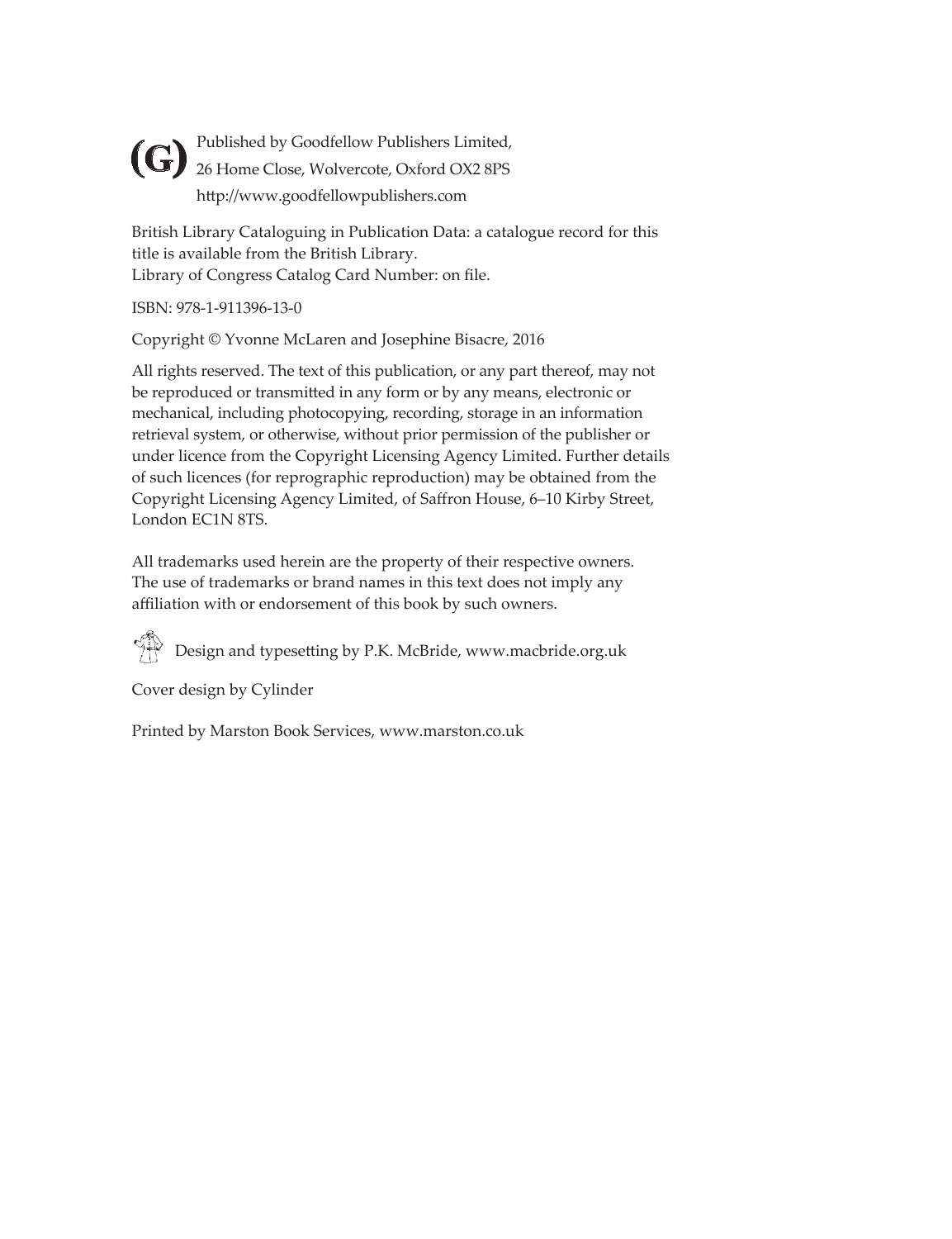# **Contents**

|                         | <b>Biographies</b>                                                  | v   |
|-------------------------|---------------------------------------------------------------------|-----|
| 1                       | <b>Scots Commercial Law in a Global Context</b>                     | 1   |
|                         | Josephine Bisacre                                                   |     |
| $\overline{\mathbf{2}}$ | <b>Legal System of Scotland</b>                                     | 19  |
|                         | Yvonne McLaren and Josephine Bisacre                                |     |
| 3                       | The UAE Legal System                                                | 39  |
|                         | Zeenat Beebeejaun                                                   |     |
| 4                       | The Legal System of Malaysia                                        | 49  |
|                         | Bahma Sivasubramaniam                                               |     |
| 5                       | The Law of Obligations                                              | 65  |
|                         | Yvonne McLaren                                                      |     |
| 6                       | <b>Contract Law - Some Specific Issues</b>                          | 83  |
|                         | Yvonne McLaren                                                      |     |
| 7                       | <b>Extinction of Contractual Obligations and Breach of Contract</b> | 107 |
|                         | <b>Yvonne McLaren</b>                                               |     |
| 8                       | <b>Essential Elements of the Law of Delict</b>                      | 125 |
|                         | <b>Jill Stirling</b>                                                |     |
| 9                       | Particular Issues Concerning the Duty of Care                       | 137 |
|                         | <b>Jill Stirling</b>                                                |     |
| 10                      | <b>Particular Delicts</b>                                           | 151 |
|                         | <b>Jill Stirling</b>                                                |     |
| 11                      | Law of Agency: Agents and Authorisation                             | 163 |
|                         | Zeenat Beebeejaun                                                   |     |
| 12                      | Law of Agency: Legal Relationships                                  | 181 |
|                         | Zeenat Beebeejaun                                                   |     |
|                         | Index                                                               | 199 |
|                         | <b>Tables of Cases</b>                                              | 202 |
|                         | <b>Tables of Statutes and Statutory Instruments</b>                 | 207 |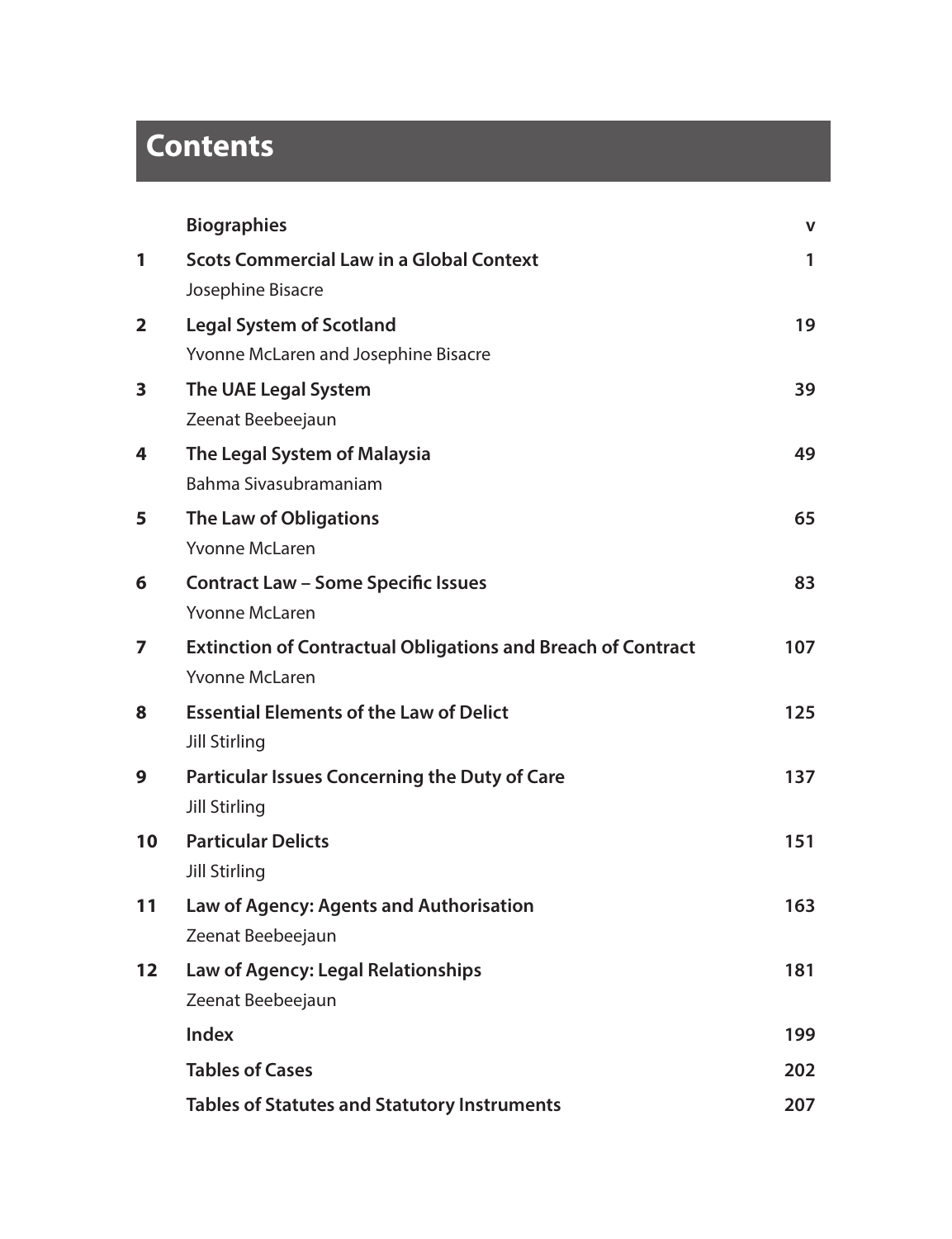To my partner Duncan for his continued love and support and my students past, present and future who make the darker days brighter.

*YMcL*

To the other authors of this book who have brought an international outlook to the study of Scots law in their writing, and to my longsuffering husband Jim for his listening skills.

*JB*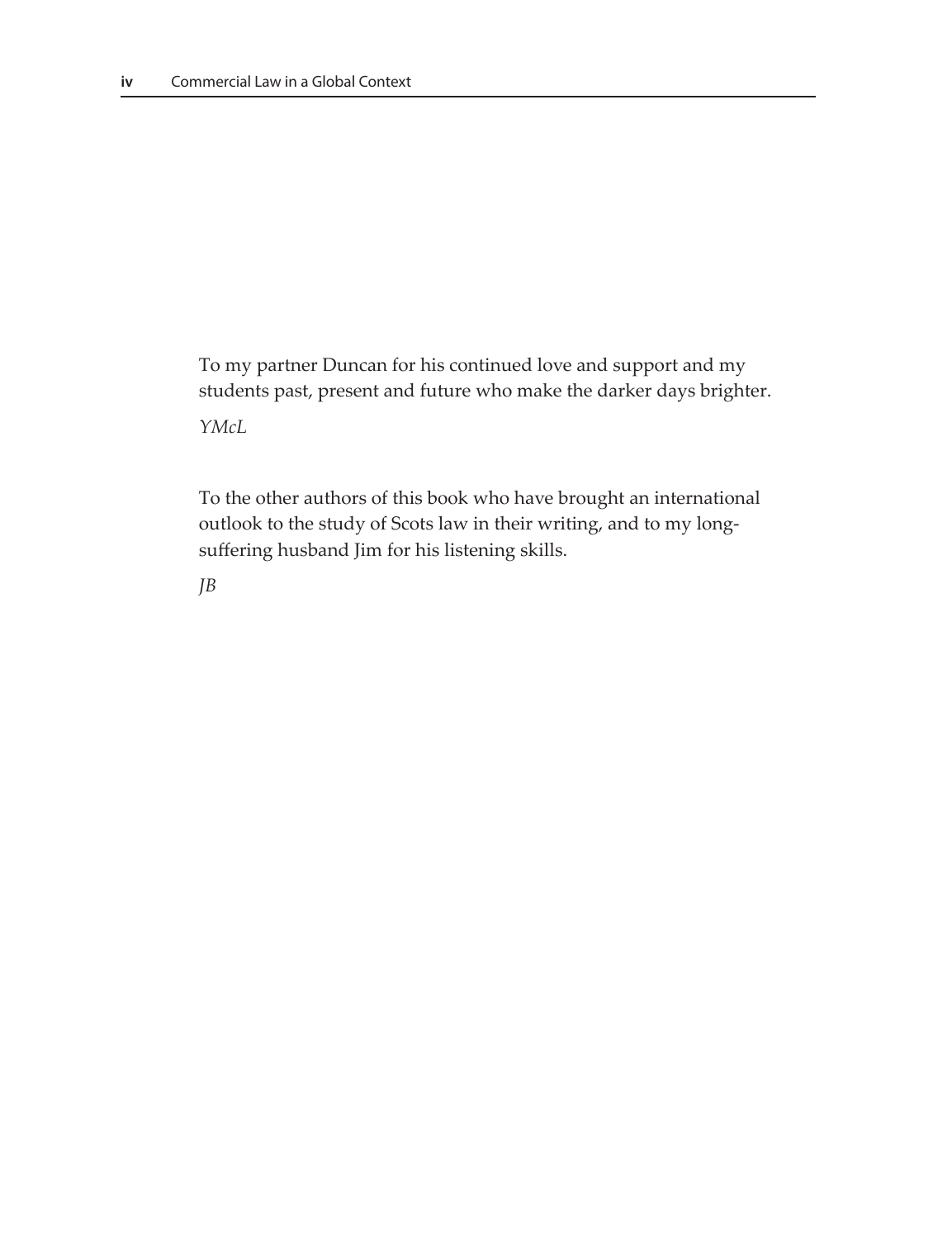# **Biographies**

#### **The editors**

**Josephine Bisacre** is an Associate Professor of Business Law at Heriot-Watt University and is the Director of Undergraduate Studies in the School of Management & Languages at Heriot-Watt University. She formerly worked as a lecturer and senior lecturer at Edinburgh Napier University and as a solicitor in private practice in the field of corporate law. She is the author of various book chapters in the area of business law, which include a chapter on sources of law in Black, G (ed) (2015) *Business Law in Scotland* 3rd edition. Edinburgh: W. Green*,* a chapter on the European Citizen and Consumer in the second edition of Johnston, D and Turner, C (2015) *European Business,*   $3<sup>rd</sup>$  edition, Routledge, and wrote two chapters for the second edition of McManus, F and Russell, E., (2011) *Delict: a Comprehensive Guide to the Law of Scotland,* Dundee: Dundee University Press, as well as various contributions on company law. She has experience of teaching and examining on business law courses offered by various professional bodies.

**Yvonne McLaren** is an Aberdeen University Law School Graduate currently based within the School of Management and Languages at Heriot-Watt University. In addition to the role as director in Safeguard Technical Services Ltd, Yvonne has a variety of roles within the department, including course leader in the Law of International Human Resource Management, Commercial Law, and Marketing and Consumer Law. Pastoral duties include being the Third year co-ordinator and engaging with students in the role of first year super-mentor. Yvonne has previously taught a variety of law subjects at the University of the West of Scotland and Glasgow College of Commerce.

### **Contributors**

**Zeenat Beebeejaun** is the founder of Pearl Legal, a legal consultancy firm established in the United Arab Emirates specializing in Commercial Law. She is also a lecturer in law at Heriot Watt University in Dubai. Prior to her law career, Zeenat studied Pharmacy in the UK where she also practiced for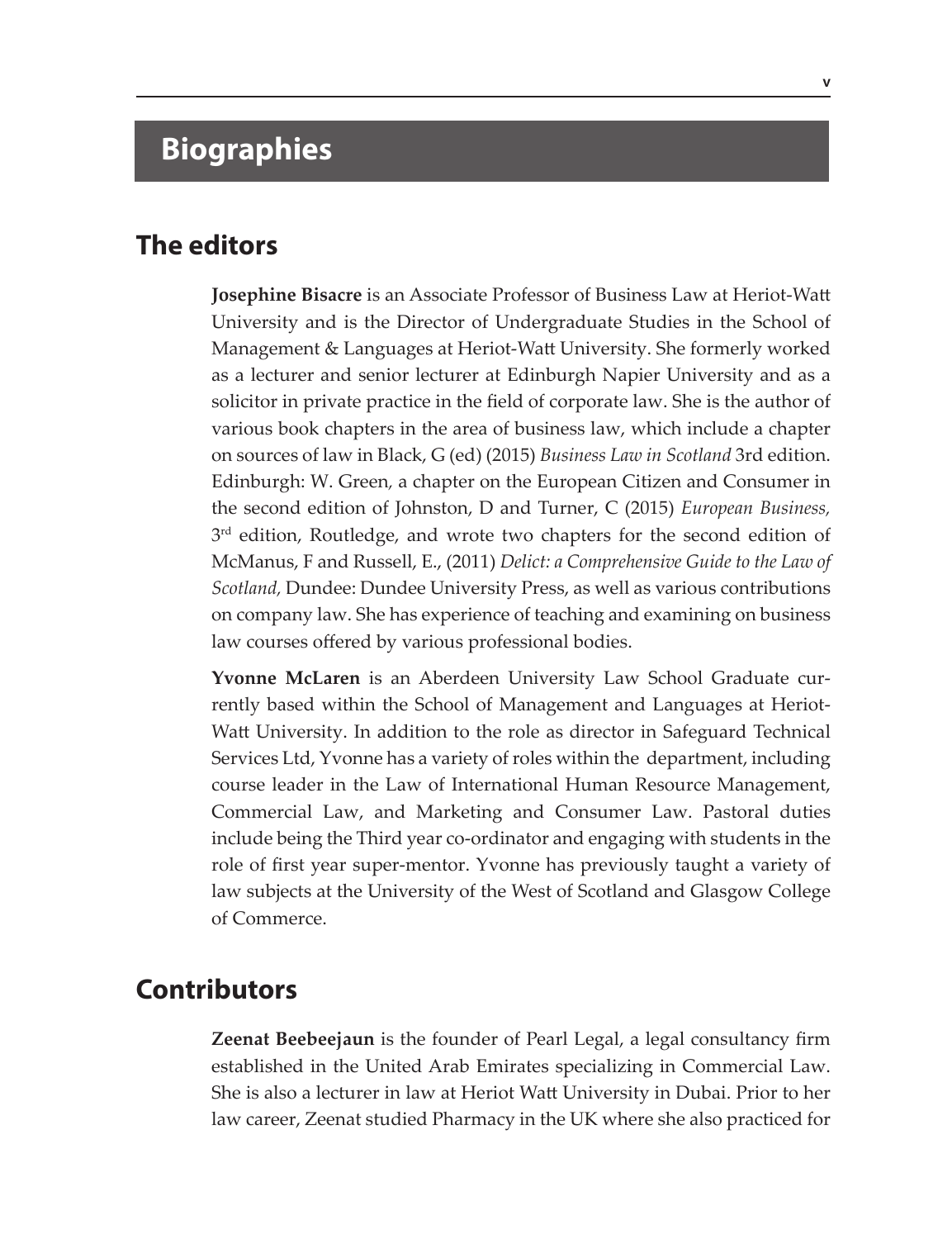a few years. Her varied educational background has enabled her to relate to different working professionals and she is often invited to talk in panel discussions focusing on legal issues encountered by UAE start ups. In addition, Zeenat has also appeared as a guest writer in a leading women's magazine in the Gulf region.

**Bahma Sivasubramaniam** is a barrister of the Honourable Society of Lincoln's Inn and was admitted to the Malaysian bar in 1987 as an Advocate and Solicitor. She was in practice for twelve years during which she served as a member of the Kuala Lumpur Bar Committee for three consecutive terms. Her practice was mainly on banking and commercial matters and she did criminal practice on a pro bono basis. She was also a member of the Human Rights, Charity & Welfare and Publications Committees of the Bar Council. She left the bar to do a Ph.D. at the University of Durham under the Chevening Scholarship of the British Council. She then decided to pursue an academic career, and has been teaching at Multimedia University, top private university in Malaysia, for the past ten years. She teaches various subjects including Employment law and industrial relations, Business law, Law for Engineers, and Cyberlaw. When she was in practice, Bahma campaigned for the right for women barristers to wear trousers to court – and succeeded!

**Jill Stirling** is an Assistant Professor of Business and Consumer Law, in the School of Management and Languages at Heriot-Watt University. With a degree in History, Politics and Philosophy from Edinburgh University, and a postgraduate diploma in Financial Studies from Heriot-Watt, Jill finally decided on law as a career and is admitted to practice as a solicitor in Scotland and Hong Kong. She has worked in private practice in Scotland and Hong Kong, as a government lawyer in Scotland, and in the corporate sector in Hong Kong. She was a Lecturer in Law at the University of Hong Kong for thirteen years, during which time she was also a member of the Hong Kong Inland Revenue Board of Review, hearing tax appeals, and chaired the Hong Kong University Academic Staff Association. Her current interests are all aspects of consumer law, and tax, with particular emphasis on the need for governments to deal with the aggressive tax planning of multi-national companies.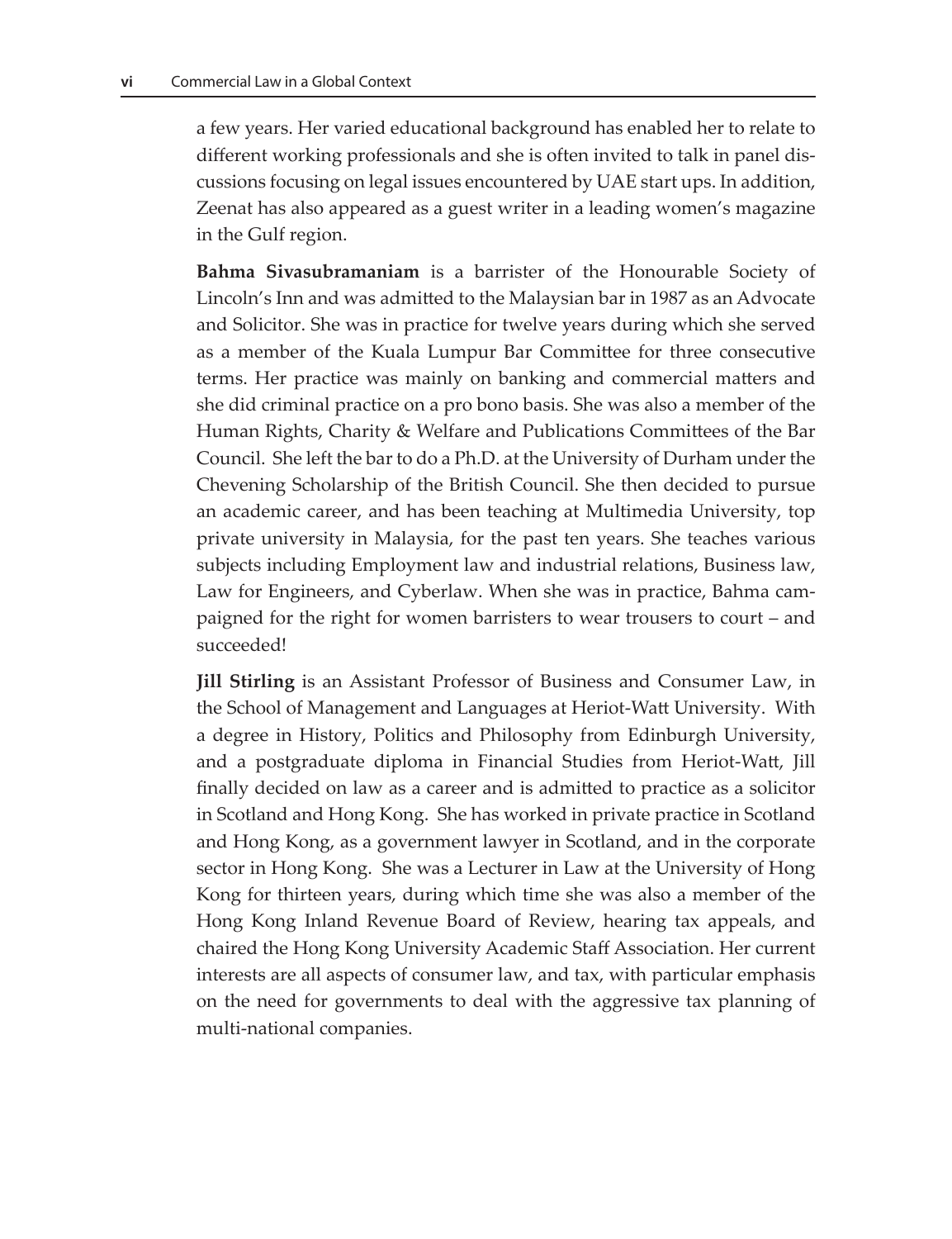## **Preface**

This book was conceived as part of a series of business management textbooks that would be used when teaching students on international business management programmes, where students might be studying the same programme but in several different locations: some might be in Scotland, while others might be in various other countries dotted around the globe. The important thing was that the course must be equally relevant for everyone regardless of location.

Colleagues writing in most areas of the syllabus of a business management degree should be able to meet this challenge by making sure that appropriate examples from across the globe are used. But for those engaged in globalised legal education the challenge is greater, particularly if the legal system in question is a small one such as Scots law. Students from elsewhere in the world might be studying the subject in Scotland, while students who are taking a degree offered by a Scottish university may study the subject in some distant country. This means that the subject must be taught in a way that is mindful of the fact that there are other families of legal systems that operate in different ways, and while some solutions may be similar between the laws of different countries, others will be different. The topic must be relevant for everyone to study. Fortunately in commercial law, unlike other areas of law, there is much common ground between English law and Scots law.

The core of the book is that of a textbook on certain elements of commercial law namely the law of contract, the law of delict, and the law of agency, and it can be used simply as such. However, the book also attempts to set Scots law in its global context by exploring the place of Scots law in the families of legal systems, and it includes two chapters that focus on the legal systems of the United Arab Emirates and Malaysia, which are examples of the two main legal traditions: civil law and common law. Because for many students this will be the only legal course they will do, the book includes some information in Chapter 1 on how to study law.